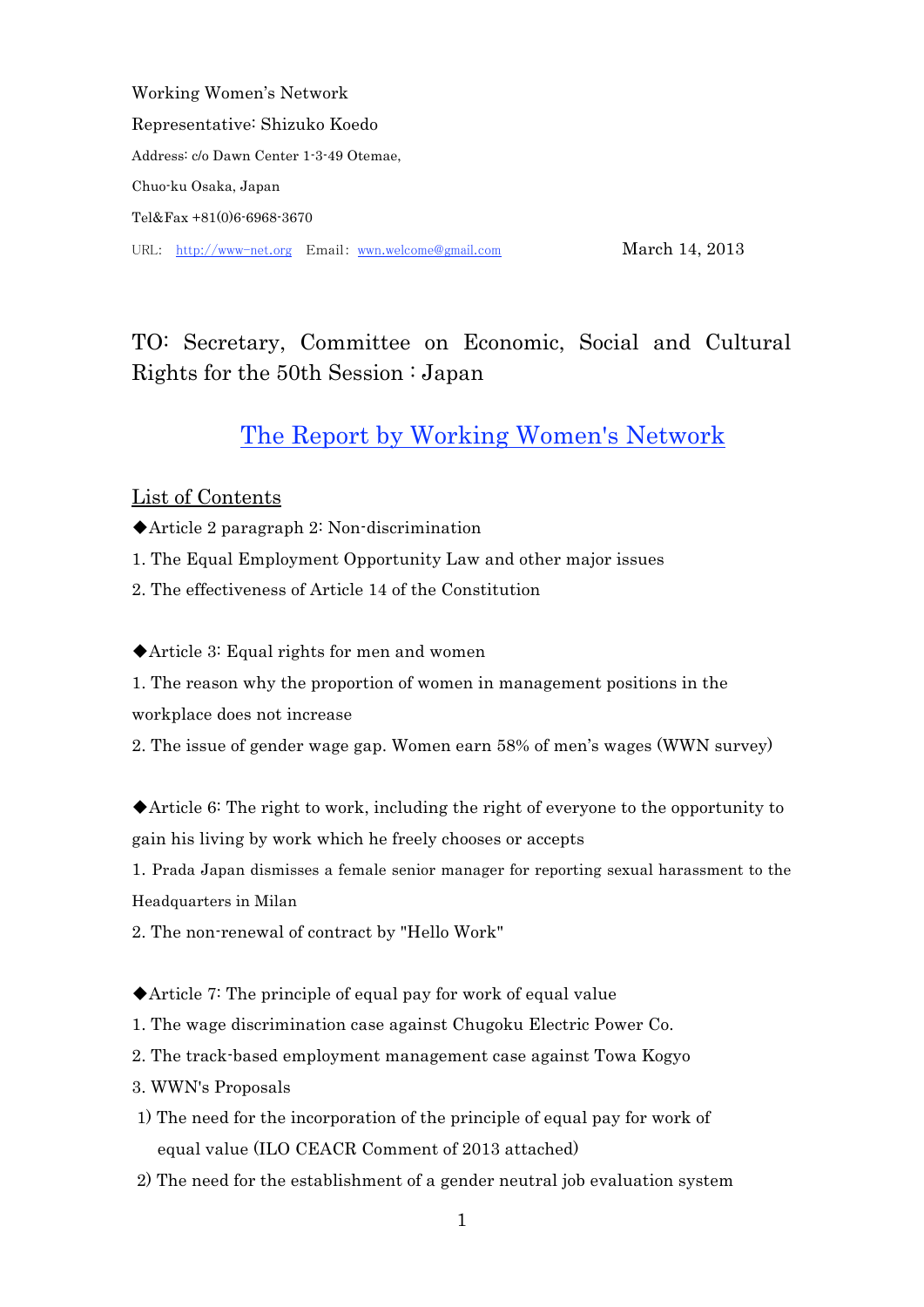## Report by WWN to the examination of the third periodic report of Japan

# Article 2 paragraph 2: Non-discrimination —1 ◆The Equal Employment Opportunity Law and other major issues

The Act on Securing, etc. of Equal Opportunity and Treatment between Men and Women in Employment (Equal Employment Opportunity Law) prohibits discrimination of workers on grounds of gender, as the Government replies, but there are two problems.

## 1) There is no explicit definition of "discrimination."

For example, regarding remuneration, because there is no definition of discrimination in the law, female workers and workers in non-regular employment continue to work for low pay.

2) The track-based system was introduced using the provision on "employment management category" in the Guideline under the Equal Employment Opportunity Law. This led to indirect discrimination.

The Guideline under the Equal Employment Opportunity Law provided for "employment management categories" which were used by large companies including financial and trading companies, to introduce the "integrated" tracks, which led to management positions, and "general" tracks, which did not.

Only 5.6% of employees in the "integrated" tracks were women, and the "general" tracks were comprised overwhelmingly of women. The Guideline stipulates that discrimination is prohibited within a single employment category. This means that discrimination is permitted when the employment categories differ. (See chart below.)

The result was indirect discrimination, by which many women were placed in low paying jobs with no promotion.

According to the Guideline, an "employment management category" is a category of workers distinguishable by the kind of jobs (including the integrated, or general jobs), forms of employment (including regular employees, part-time workers), or form of work conditions.

Regarding indirect discrimination, a Member of CEDAW commented at the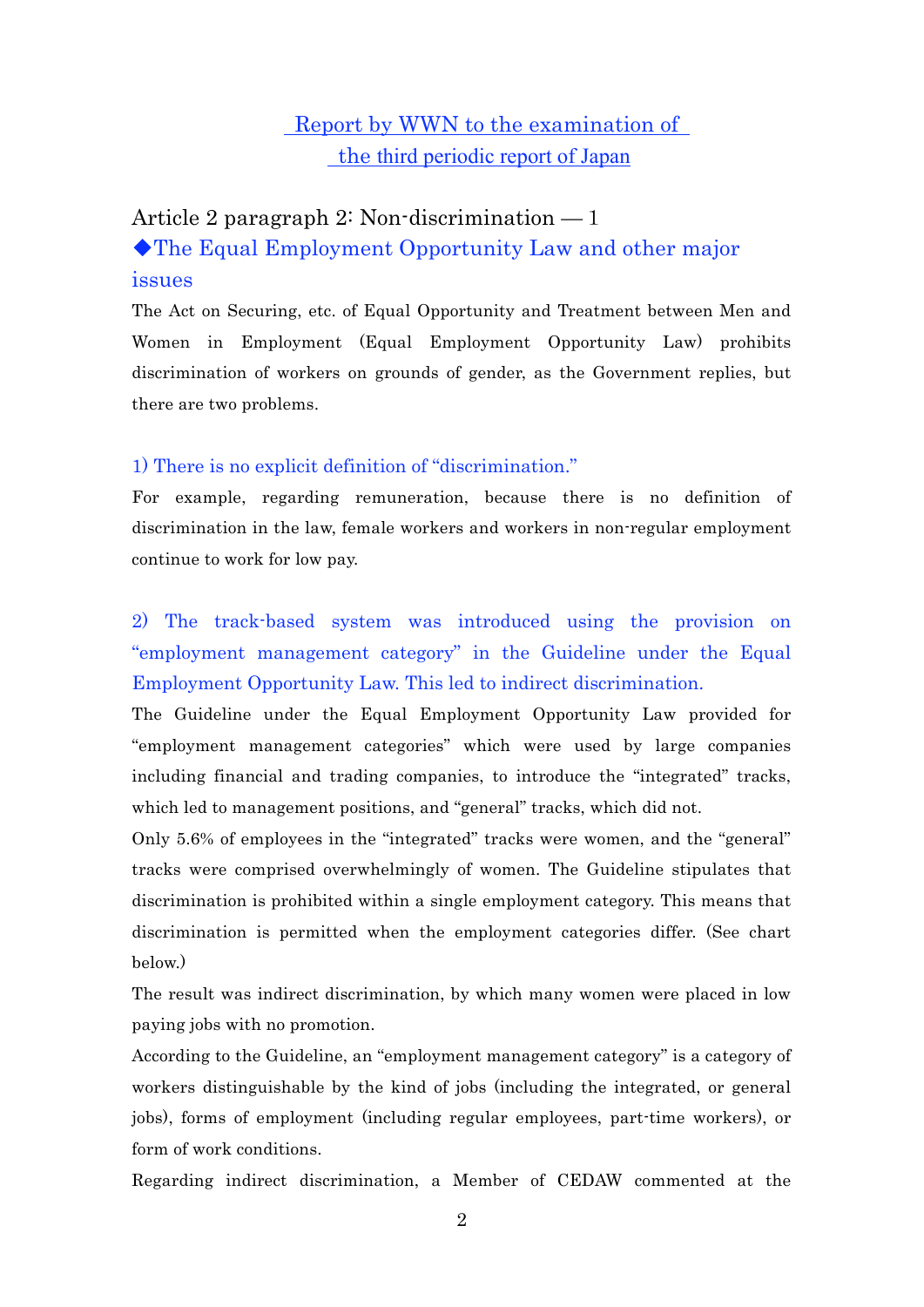examination of the report of Japan in 2003, that it was a problem that the Guideline under the Equal Employment Opportunity Law permitted different employment management categories, and that the concentration of women in areas of low pay and few promotion opportunities would be considered indirect discrimination in other industrialized countries. She asked whether the limitation of comparison within employment management categories did not amount to indirect discrimination.

| $\star$ Comparison of the EEOL and the Guideline                                             |                                                                                     |  |  |  |
|----------------------------------------------------------------------------------------------|-------------------------------------------------------------------------------------|--|--|--|
| <b>EEOL</b>                                                                                  | Guideline                                                                           |  |  |  |
| (Article                                                                                     | 5) prohibition of discriminatory (related to Article 5) prohibition of exclusion of |  |  |  |
| treatment in recruitment and hiring on grounds                                               | either men or women from recruitment and                                            |  |  |  |
| of sex                                                                                       | hiring, in a single employment management                                           |  |  |  |
|                                                                                              | category                                                                            |  |  |  |
| (Article 6) prohibition of discriminatory (related to Article 6) prohibition of exclusion of |                                                                                     |  |  |  |
| treatment in assignment, promotion, demotion,                                                | either men or women from promotion to                                               |  |  |  |
| training, etc. on grounds of sex                                                             | positions of certain levels in a single                                             |  |  |  |

★ Survey of companies using the track-based employment management system according to the Ministry of Health, Labor and Welfare

employment management category

|      | Number of companies             |                                                   |
|------|---------------------------------|---------------------------------------------------|
| year | using the track based<br>system | Percentage of women in the<br>"integrated" tracks |
| 2000 | 215                             | $2.2\%$                                           |
| 2003 | 236                             | $3.1\%$                                           |
| 2004 | 180                             | $5.1\%$                                           |
| 2011 | 129                             | 5.6%                                              |

3

 $\star$  A case of a major trading company: women comprise 3% of employees in the "integrated" tracks. Women's pay stop rising when she is 35, and their annual earnings is 44% of a 27 year old male employee. (2007)

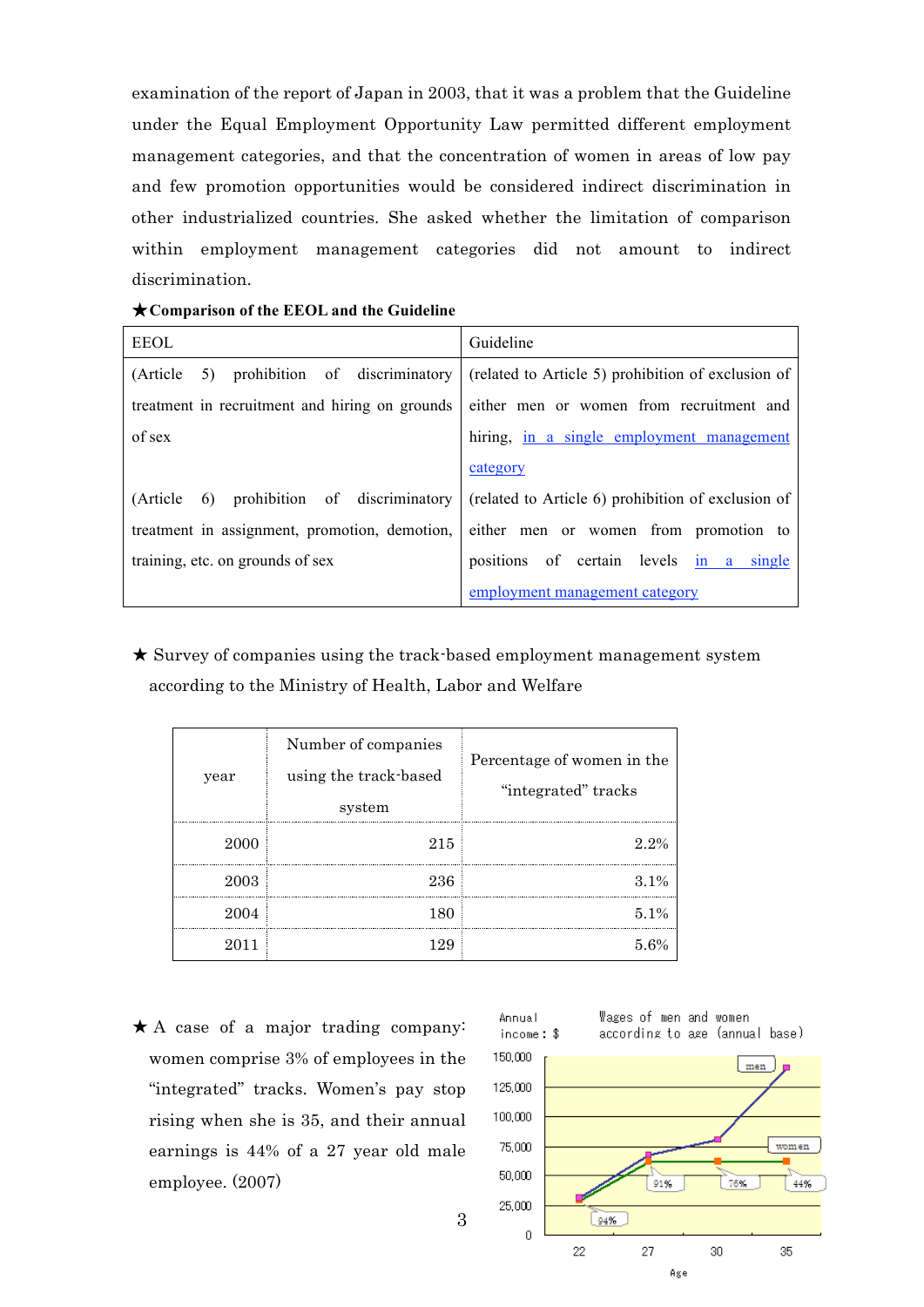#### WWN's proposals for recommendation

1. A definition of discrimination according to Article 1 of CEDAW should be explicitly included in the Equal Employment Opportunity Law.

2.Employment category under the EEO Guidelines should be abolished.

3. The following case should be added to the list of indirect discrimination stipulated in the Guideline, and ultimately, there should be an explicit prohibition of indirect discrimination.

\* the track-based personnel system

 Reasons – creating a "general" track that is comprised overwhelmingly of women, under the term of employment management category or job category, and allowing difference in pay, promotion and training is indirectly discriminatory.

## Article 2 paragraph 2: Non-discrimination—2

◆ The effectiveness of Article 14 of the Constitution —re the Sumitomo case—

In August 1995, 2 women working for Sumitomo Electric Industries filed suit against their employers for discrimination in pay and promotion, compared with their male counterparts, who had the same educational background, and who had worked for the same number of years.

All of the male employees who had started to work at the same time as the 2 women, who had the same educational backgrounds, and who were engaged in the same work, were promoted to management positions after 17 years in employment. The women remained in the non-management positions, and the pay difference amounted to a maximum of 240,000 yen per month.

The judgment issued in 2000 found that there was discrimination that was against the objectives of Article 14 of the Constitution, which prohibited discrimination based on gender and other grounds. Yet it dismissed the suit, holding that the pay and promotion gap did not violate the public welfare or the public order and good morals provision of the Civil Code, based on the social understanding of the time the plaintiffs were hired.

Further in a case of discrimination against women against the Chugoku Electric Power Co., Ltd, the District Court issued a judgment in May 2011, finding discrimination against women in promotion. But it quoted from the results of a questionnaire conducted in 1997, in which 75% of the women responded that they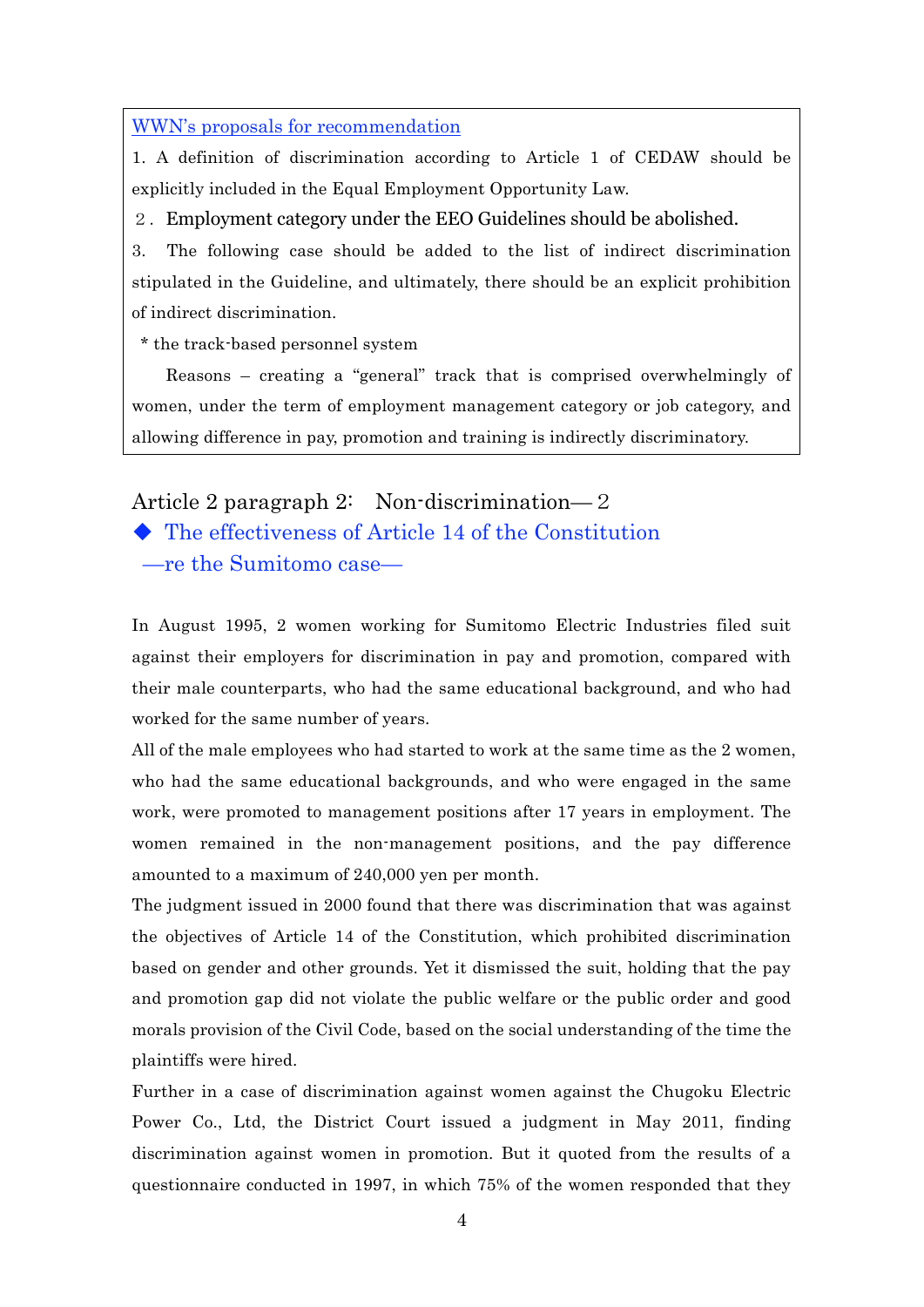did not want to be promoted to management positions, because it was difficult to balance work and family, among other reasons, and dismissed the case, tolerating discrimination based on what women thought 14 years ago. The case is being appealed.

### WWN's proposals for recommendation

We propose a recommendation for implementation of gender education for the judiciary, so that equality between men and women according to Article 2 paragraph 2 of the Covenant will be realized.

# Article 3: Equal rights for men and women On Question 5: The reason why the proportion of women in management positions in the workplace does not increase

The Government states in its Replies that, "the percentage of women among all persons in a 'commanding position' has been gradually increasing" but in reality, the situation has not progressed much. WWN has conducted a survey to prepare a report for the follow-up procedures for CEDAW, on women working in regular employment (under full-time indefinite contracts) as well as private companies regarding promotion of women in decision-making positions. The results are as follows.

(1) Results of the interview with women working in regular employment (140 women)

a) 61 % of women working in companies that did not have a track-based personnel management system responded that they wanted to be promoted to management positions. 55% of women working in companies that have track-based systems, and were in the "integrated" tracks that led to management positions, as well as 23% of women in such companies working in the "general" tracks that did not lead to management positions responded positively to promotion. This shows that women in companies that did not have a track-based system had a clear vision about the path to management, as they had role models, and for other reasons. On the other hand, 77% of those in the "general" tracks responded that they did not want to be promoted, showing that for them, the path to management positions was closed, even when they wanted to be promoted. It is clear that the track-based system obstructs the path to promotion.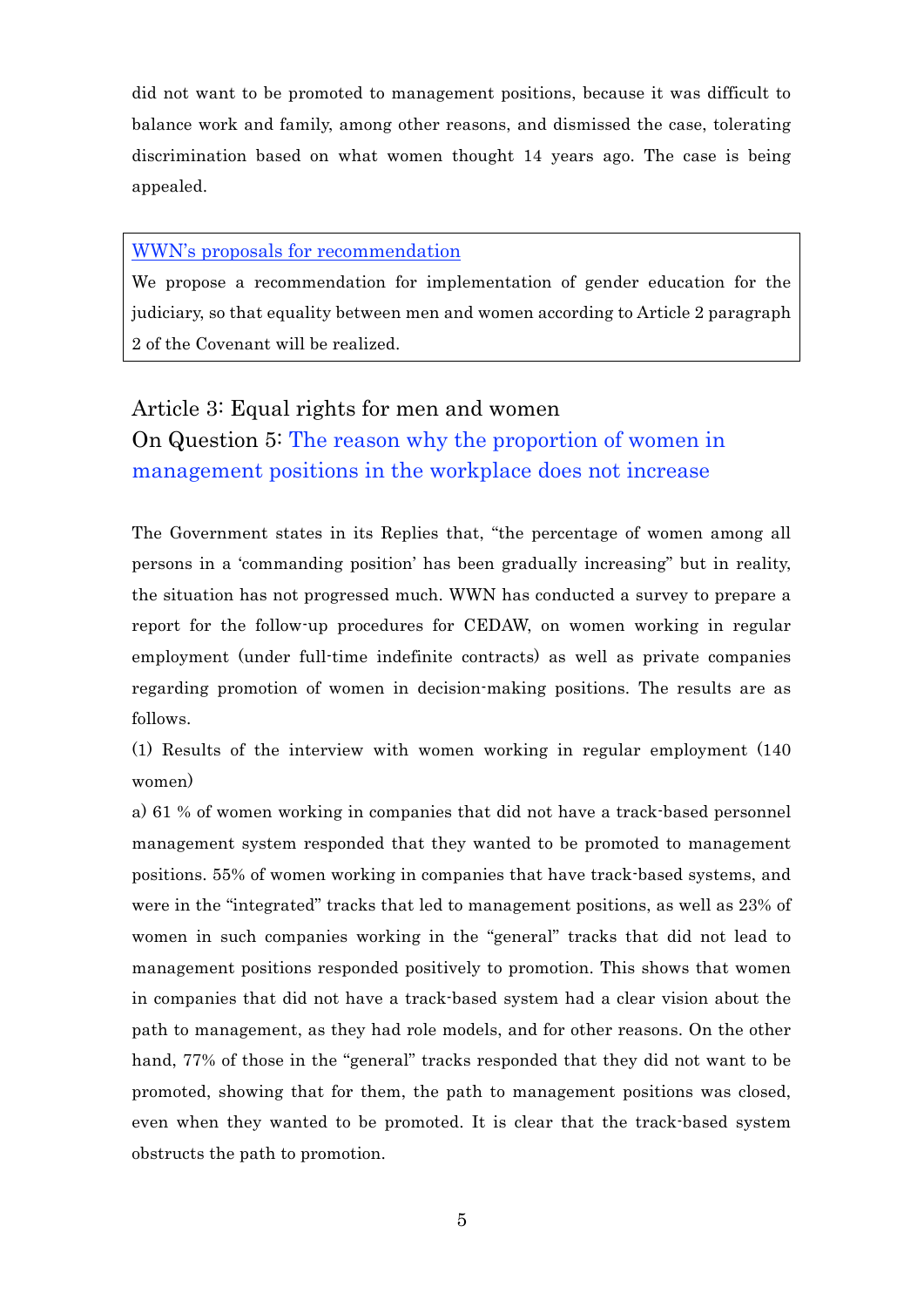## Q:Do you want to be promoted to management positions?



b) For women, in companies both without and with track-based systems, "long working hours" and "balancing work and home life" topped the list of their concerns and uncertainties regarding promotion to management positions. On the other hand, women in the "general" tracks raised "lack of training and experience" and "lack of confidence in capacity" as reasons for not wanting to be promoted. This shows that women in "general" tracks are excluded from building their capacities for the career.

#### ◆Concerns, uncertainties about being promoted to management positions

| ★Women working in companies with no track-based system |                                                      |        |
|--------------------------------------------------------|------------------------------------------------------|--------|
|                                                        | Long working hours, difficult personal relationships | 32%    |
| 2                                                      | Balancing work and home life                         | $27\%$ |
|                                                        | Women are not expected to accomplish much            |        |

### ◆Concerns, uncertainties about being promoted to management positions

| $\star$ Women working integrated track jobs |                                        |     |
|---------------------------------------------|----------------------------------------|-----|
|                                             | Long working hours                     | 60% |
| $\overline{2}$                              | Balancing work and home life           | 50% |
|                                             | Lack of confidence in physical stamina | 30% |

### ◆Reasons for not wanting to be promoted to management positions

| Women working in general track jobs (first three) |                                 |        |  |
|---------------------------------------------------|---------------------------------|--------|--|
|                                                   | Lack of training and experience | 50%    |  |
| $\overline{2}$                                    | Balancing work and home life    | 40%    |  |
|                                                   | Lack of confidence in capacity  | $30\%$ |  |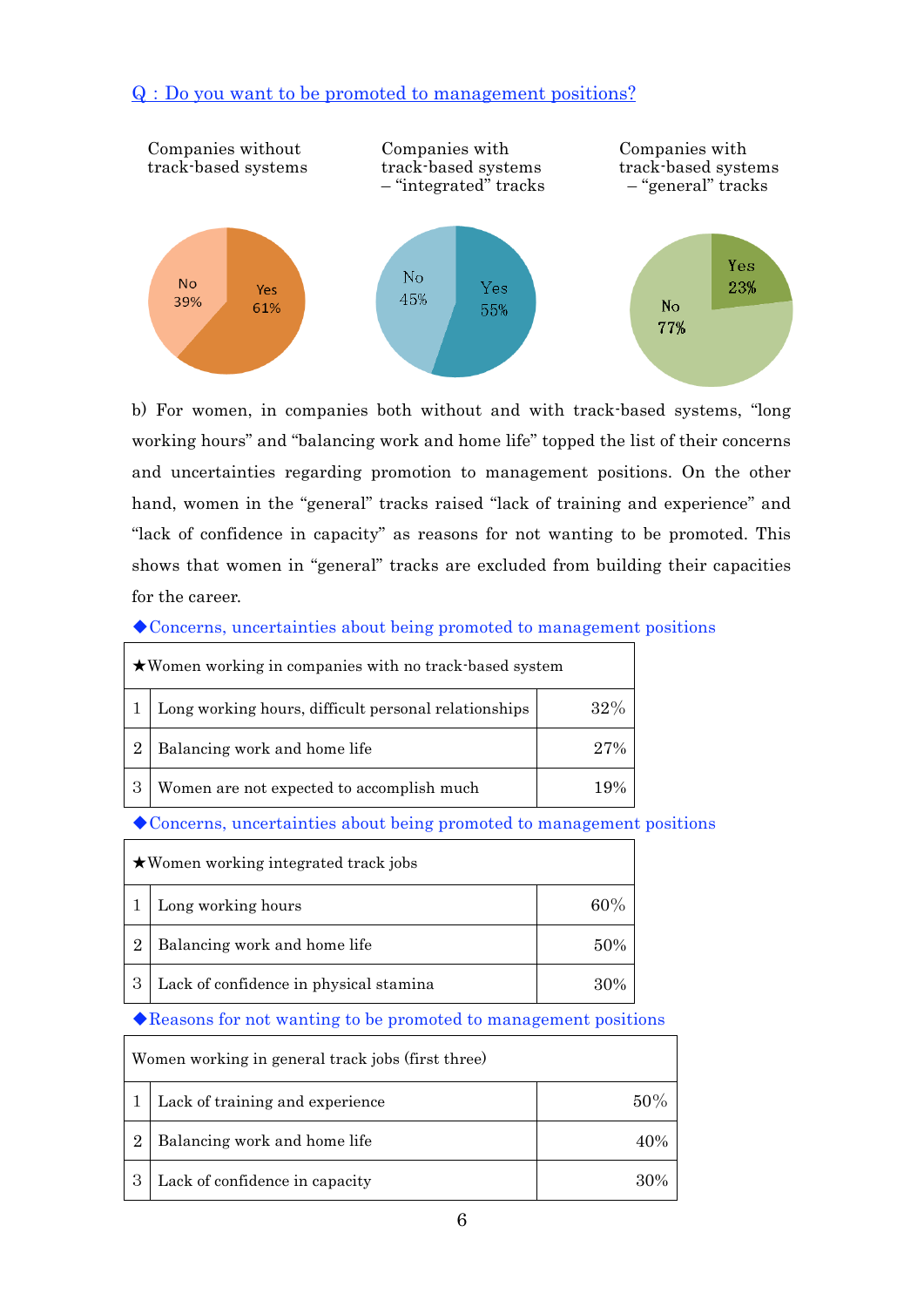#### (2) The men's views in a street interview (145 people)

27% of the men responded that they did not want to be promoted to management positions. The major reason, that 42% of them raised was, that the responsibilities would be heavier. Half of the women responded that balancing work and home life would be difficult.

(3) Interview with companies, including those that have signed on to the UN Global Compact (32 companies)

The corporate policies regarding promotion of women have changed in the last 5 to 10 years. The major feature behind this is the strong leadership from the top management.

#### What became clear in the survey

1) The path to management positions is open tot women working in companies without track-based systems, and women who comprise just 5.6% in the "integrated" tracks in companies with track-based systems. The track-based system is an obstacle in promotion of women.

2) The number of workers in non-regular employment has increased to 18 million (2012). 70% of them are women, and they work for low pay with no prospects for promotion or pay raise. This is also indirect discrimination.

#### WWN's proposal for recommendation

1) The track-based system should be abolished to promote more women to decision-making positions.

2) The number of women in non-regular employment would enable them to shine like diamonds.

3) In order to show the results of the promotion of women to decision-making positions in the workplace, the inclusion of the number of men and women in management positions, in the executive positions and pay should be required in the annual security report.

4) The Government plans to increase the proportion of women in management positions in private companies to 10% by 2015, but the target should be 30% by 2020 for all areas including private companies.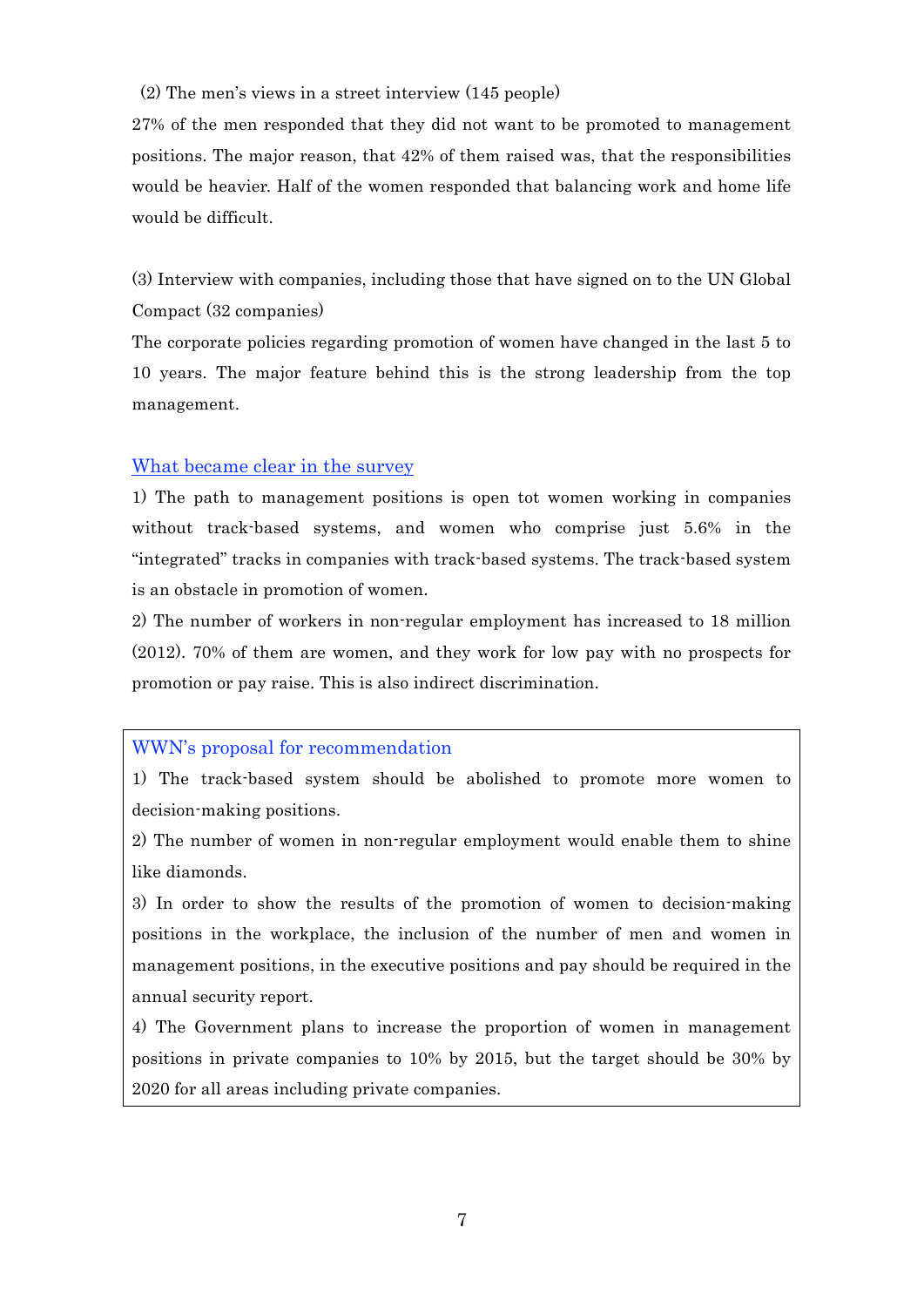## Article 3: Equal rights for men and women Question 5 part 2: The issue of gender wage gap

## ◆ Women earn 58% of men's wages (WWN survey)

According to the Government replies, the gender wage gap was 100:70.6 in 2011. However, these figures do not include part-time workers, who comprise approximately 30% of the workforce. WWN used the Basic Survey on Wage Structure (national) (Ministry of Health, Labor and Welfare) for 2011 published on February 22, 2013 to calculate the comparison of wages, as shown below. The result was an average wage of 294,683 yen/month for men, and 170,971 yen/month for women, or a ratio of 100:58.

Calculation ((the number of general (full-time) workers x wages of general (full-time) workers) + (the number of part-time workers x hourly pay for part-time workers x working hours per day of part-time workers x working days per month of part-time workers)) / the total number of workers = wages /month

Men =((25.76 million x 328,300) + (4.31 million x 1,092 x 5.4 x 15.9)) /30.07 million = 294,683 (100)

Women ((12.84 million x 231,900) + (9.53 million x 988 x 5.2 x 17.3)) / 22.37 million  $= 170.971(58)$ 

#### 2. Scope of calculations

The figures in the Government replies cover general workers (workers in regular employment excluding part-time workers), which is only a part of the workforce. Part-time workers (13.84 million) comprise 26% of the workforce, and 70% of them are women (9.53 million).

3. The hourly pay for part-time workers is 988 yen per hour for women and 1,092 yen per hour for men. Even in this category, women are paid less than men, and these figures are not included in the figures given in the Government replies.

Reference: According to the Labor Force Survey published by the Ministry of Internal Affairs and Communications in February 2013, the number of workers in regular employment was an average of 33.40 million in the year, 120,000 less than the previous year. Meanwhile, non-regular workforce, including part-time and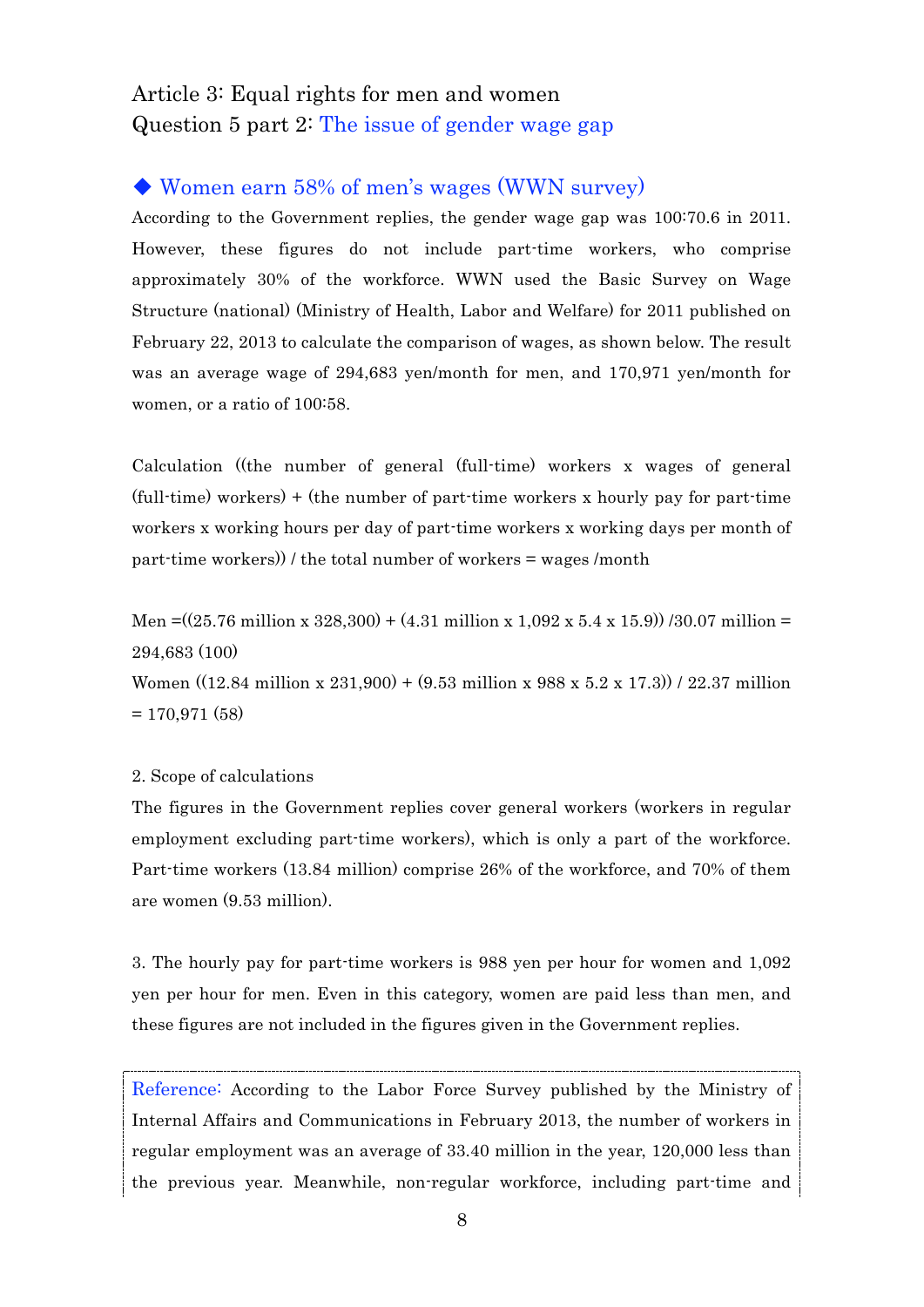'dispatch' workers, was at 18.13 million which was an increase of 20,000 from the previous year. Among the non-regular workforce, 5.66 million were male, which was 50,000 less than the previous year, while 12.47 million were women, an increase of 60,000. The gender wage gap is likely to continue to grow.

### WWN's proposal for recommendation

 In calculating the gender wage gap, all workers including part-time workers and other non-regular workers should be covered in the calculations.

On Article 6 – The restriction to the right to work, which includes the right of everyone to the opportunity to gain his/her living by work which he/she freely chooses or accepts.

◆Prada Japan dismisses a female senior manager for reporting sexual harassment to the Headquarters in Milan

After graduating from a university in New York, Ms. Rina Bovrisse worked for almost 20 years in the fashion industry, in Paris and New York, mostly at Chanel. She then built her career at the U.S. Headquarters of Prada in New York, and started to work for Prada Japan in April 2009. She was the General Manager overseeing 2 sections, and was directly under the Italian President. Her work included heading the Retail Operation Department, overseeing the operation of 42 shops in Japan, Guam, and Saipan, as well as over 500 staff, and the Customer Service Department, which entailed overseeing retail customer service for Prada and Miu Miu. However, inside Prada Japan, there were daily incidents of sexual and other harassments directed against her and other female employees by the President and the Personnel Manager. She was surprised and reported the incidents to the Headquarters in Milan, calling for a more safe and healthy workplace for women. In Autumn 2009, she received notice of her dismissal. After attempting to solve her case through the labor tribunal, she brought her case to court in March 2010.

### Court dismisses case

On October 26, 2012, however, the Tokyo District Court dismissed her case, on both claims submitted by Ms. Bovrisse: the recognition of her status, arguing that her demotion and dismissal were void, and her claims for mental and emotional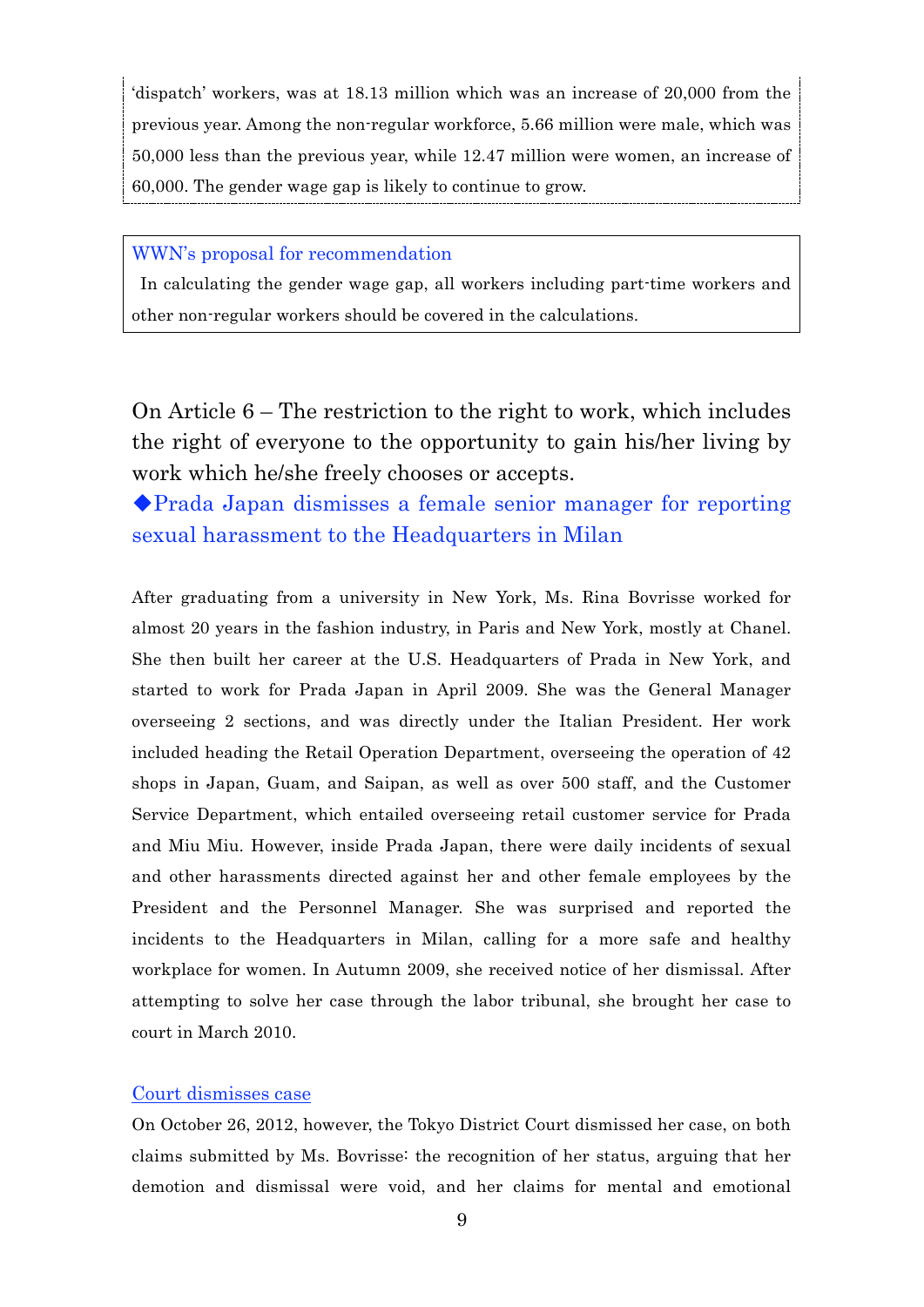damages caused by the harassment by the Personnel Manager. The main reasoning of the Judge Reiko Morioka was that the plaintiff had provided information regarding the three points\* below to the Japan Times, a newspaper, which was reported in the paper. This was considered an act injuring the trust and honor of the company, a grounds for dismissal in the company regulations.

\* (1) The President had instructed the dismissals of 15 shop managers and assistant shop managers for being too old, too fat, ugly and not having the Prada-look, and that the Personnel Manager had demoted or transferred them for other reasons without mentioning their appearance. (2) The shop staff were often forced to buy handbags with their own money, and the employment security of those who refused was threatened. (3) Ms. Rina Bovrisse heard from the Personnel Manager that the President had said he wanted her to change her hairstyle, to lose weight, and that he was too ashamed to let visitors from Italy see her because she was ugly.

Regarding sexual harassment, the court admitted that the Personnel Manager had asked her to change her hairstyle and to lose weight, but not that she was ugly. According to the court, comments about her physical shape was not directly related to the plaintiff's work, and it could not be denied that in general the representative of the company is lacking in consideration for the plaintiff if he had made such comments. It held that, in considering that President Sesia's actions had started after the plaintiff began coming to work wearing Chanel products, mental damages that should be atoned by monetary compensation could not be found.

Comments from Ms. Mieko Takenobu, journalist, Professor, Wako University Recent court decisions tend to hold company regulations as being paramount and employees who did not follow the company's orders being at fault. The courts are increasingly ignoring the rights of workers.

#### WWN's views

Ms. Bovrisse brought her case to court because she was suddenly dismissed after reporting the incidents to the Headquarters to improve the conditions at the workplace. The judgment ignores this fact and upheld the company's decision to fire her for leaking information to the media. There were other human right s violations, such as by Judge Morioka, who had called the plaintiff to her room six months before the verdict and forcefully recommended her to agree to a settlement.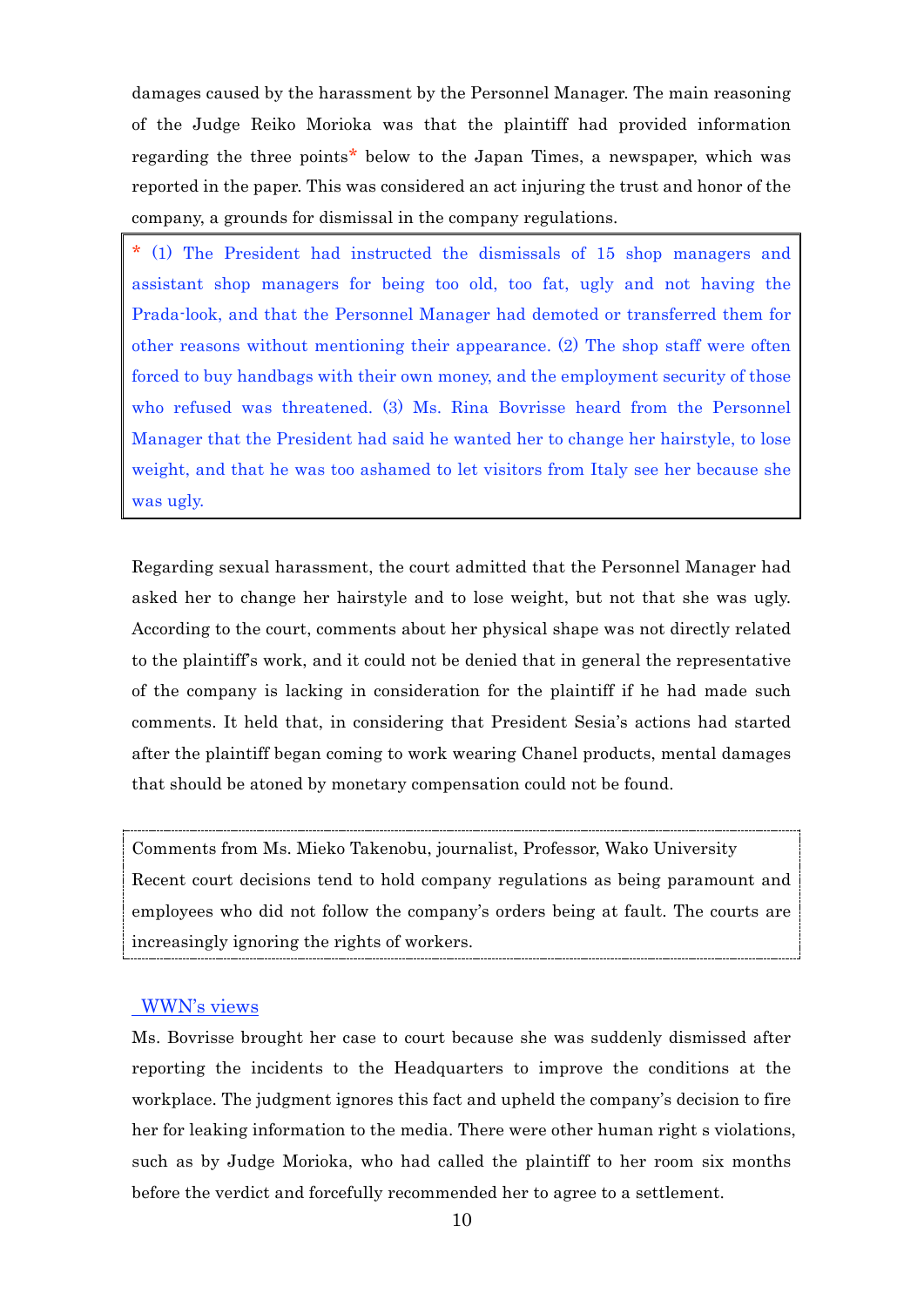This case shows that there are few gender-sensitive-judges who can understand human rights issues including sexual and other harassment cases. The case took 3 years, and the economic and emotional burden on the plaintiff, who was a single mother, was huge. Prada is now suing Ms. Bovrisse for 72 million yen damages for protesting gender discrimination in the company.

Prada should withdraw its suit.

#### WWN's proposals for recommendation

1. The government should comply with Article 6 of the ICESCR, discuss speeding the judicial process, and educate the judiciary on the right to work as well as sexual and other harassment.

2. There should be explicit provisions for penalties on sexual harassment in the Equal Employment Opportunity Law.

## Article 6: Right to Work ◆The non-renewal of contract by "Hello Work"

The government stated in its replies that employment security and fair treatment had been ensured for fixed-term contract workers. The following is a case in which the right to work, which includes the right of everyone to the opportunity to gain his/her living by work which he/she freely chooses or accepts under Article 6 paragraph 1 was violated. "Hello Work", which is a state organ, and which is in the position to promote employment stability, employed its staff on renewable one-year contracts, even though the work is permanent. It also engaged in arbitrary non-renewal of the contracts.

Ms. Reiko Tokito worked as an employment consultant at "Hello Work" in Osaka Prefecture from April 1, 2002 to March 31, 2011. She was hired on a one-year contract, which was formalistically renewed 9 times. Apart from providing consultation, she also spoke as lecturer in various seminars and was considered a very capable employee. Her senior officers also spoke to her of expectations that she would continue working. She also responded by acquiring qualifications while working to improve her abilities.

In 2009, however, there was an incident of sexual harassment in her workplace. The victim of the incident consulted Ms. Tokito, who provided support. That was when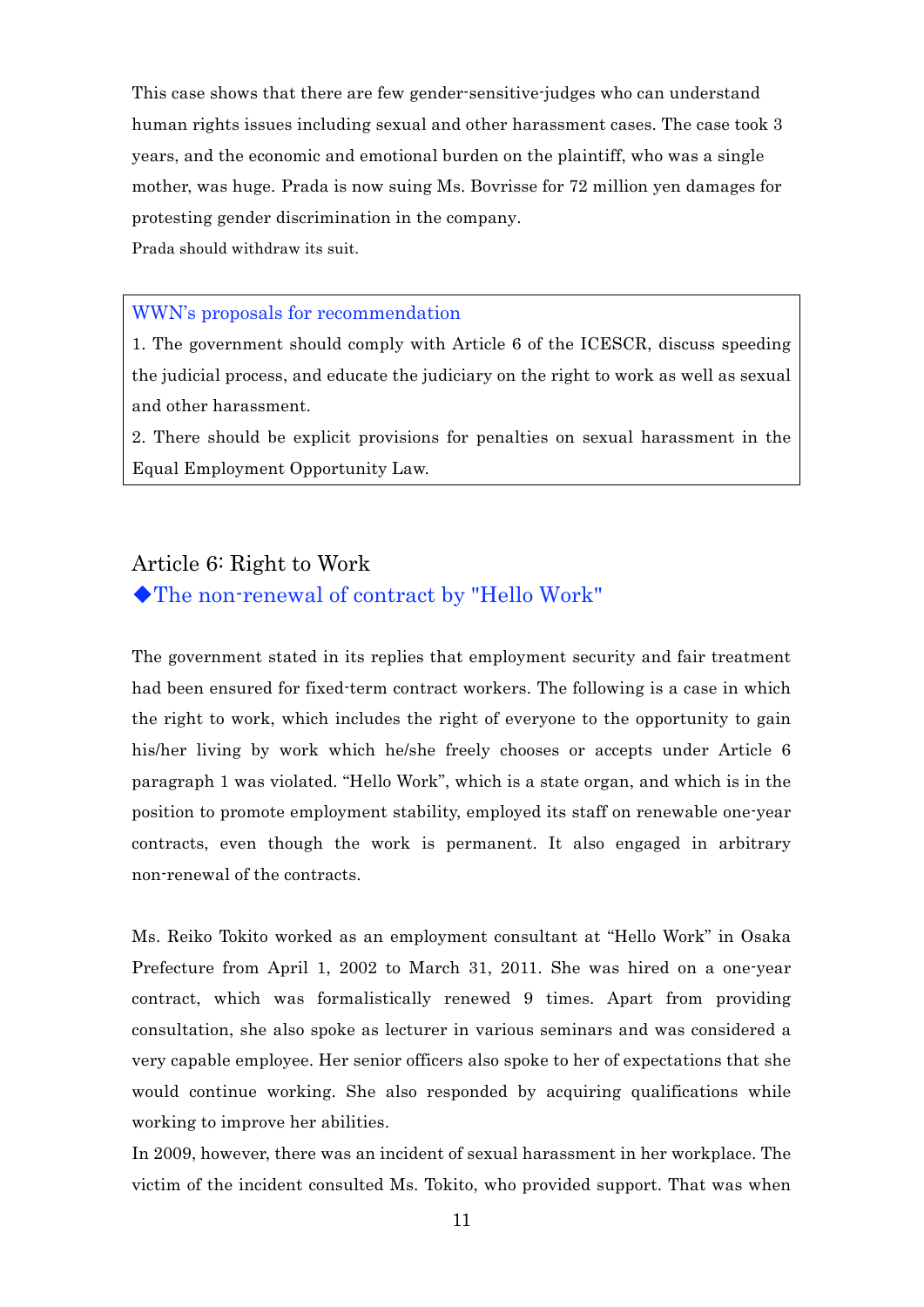the attitude of her senior officers changed. The offender of the sexual harassment case was sanctioned in 2010, but Ms. Tokito began to be harassed by her senior officers, and her contract was not renewed at the end of March 2011. In 2012, she brought her case to court against the state, which had violated her rights to continued employment, for compensation.

## Article 7: right of everyone to the enjoyment of just and favorable conditions of work

a) (i) Fair wages and equal remuneration for work of equal value without distinction of any kind, in particular women being guaranteed conditions of work not inferior to those enjoyed by men, with equal pay for equal work;

c) Equal opportunity for everyone to be promoted in his employment to an appropriate higher level, subject to no considerations other than those of seniority and competence

## ◆ The wage discrimination case against Chugoku Electric Power Co.

The plaintiff, Ms. Nagasako, has been working for the Chugoku Electric Power Co., Ltd since 1981. Her work was always swift, accurate and customer-oriented, and she had outperformed her senior officers in introducing customers to related companies. She was also active in making proposals to improve operations, including those on intellectual property rights, one of which resulted in a patent application. She was active in improving the environment, and contributed to the development of the abilities of the younger staff.

The company adopted a qualification system, and although she was doing the same work as her male counterparts, she was graded lower because she was a woman, and in May 2008, she filed her case in court for discrimination. On March 17, the Hiroshima District Court dismissed her case, and it is now pending at the Appeals Court.

The rate of promotion to management (from 2005 to 2011) among men and women, who joined the company in the same year as the plaintiff, and who had the same educational background, is shown below. And as the graph (2) shows, the number of men and women in management positions is 56 (68%) and 4 (12%) in year 2011, respectively, indicating the clear difference between men and women in promotion. Although the plaintiff has outperformed almost everyone else, she has not been promoted, and has remained in the same rank for 13 years. Now a male colleague,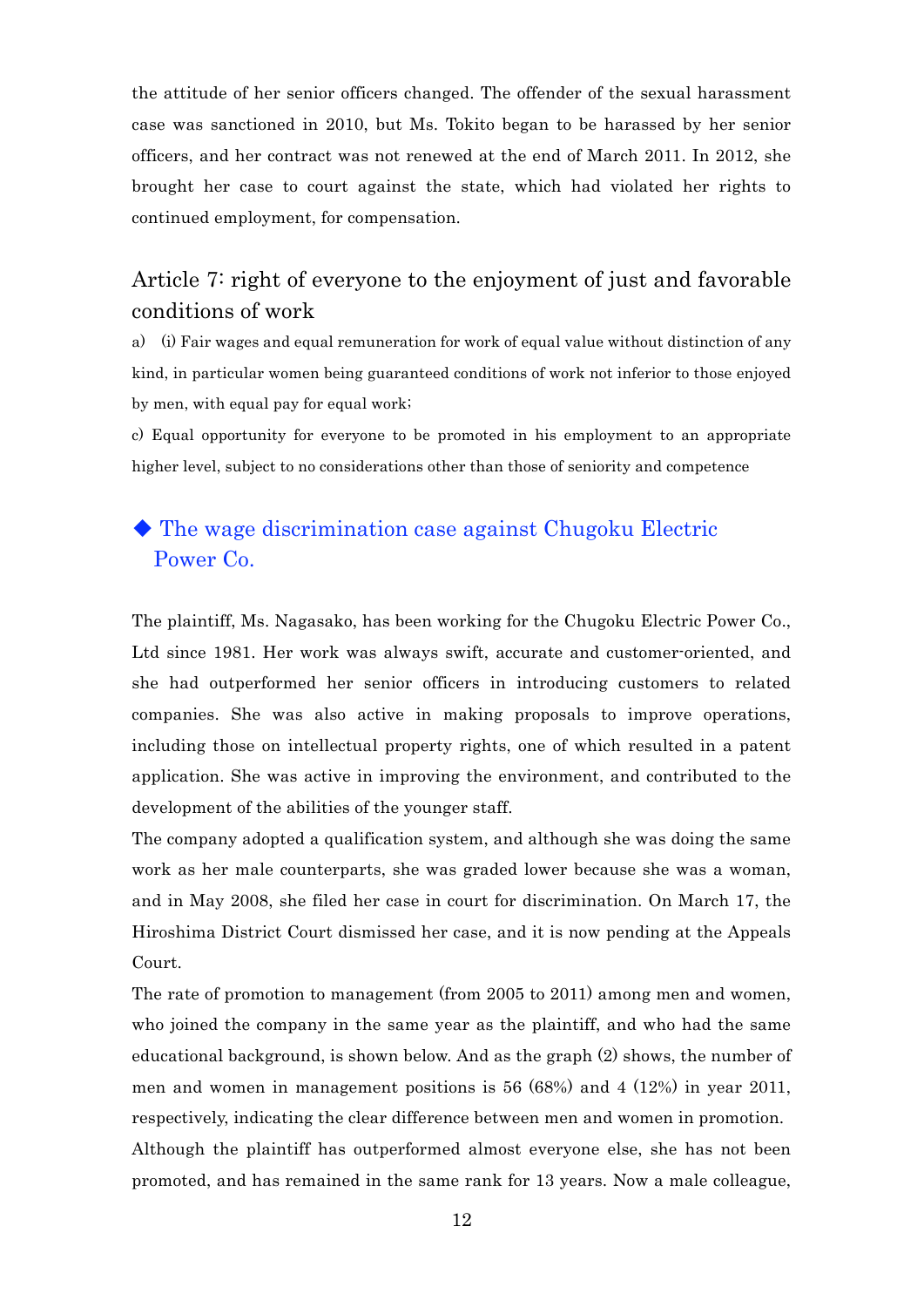12 years her junior, has overtaken her in promotion. This difference in the treatment of men and women cannot be explained by anything else but gender difference.



The proportion of women in management

positions, who joined the company in the

same year and has the same educational

The proportion of men in management positions, who joined the company in the same year and has the same educational background as the plaintiff (2011)



The judgment at the district court acknowledged that there was difference in the speed with which men and women were promoted, and the number of years they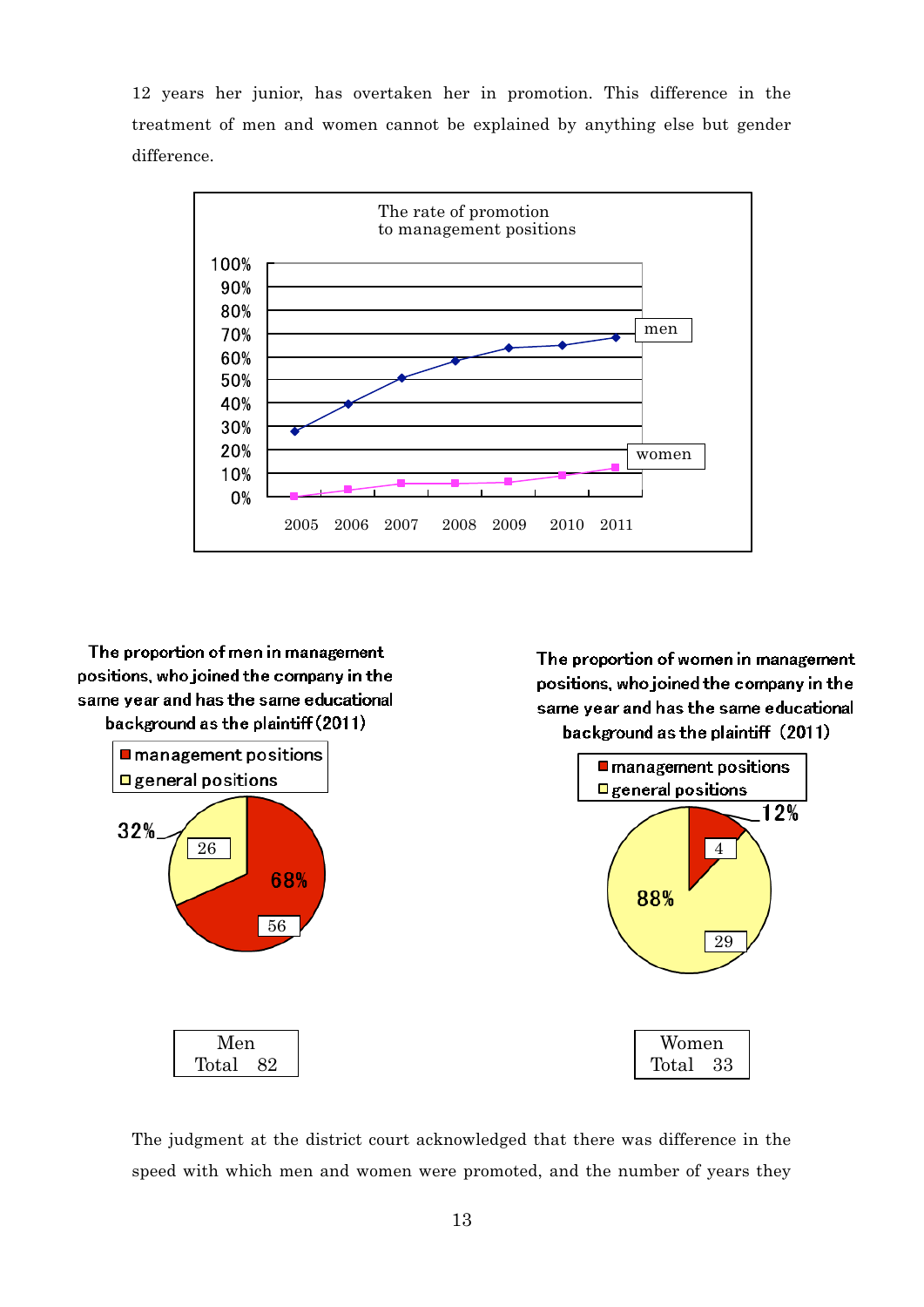spent in a particular rank. But it referred to the result of a questionnaire conducted by the company in 1997 on its female employees. It dismissed the claim for discrimination, holding that because there were many female employees in the company who thought that they would work only until they were married or had children, and that women should remain at home, such ideas would influence their motivation to work, therefore it was possible that there would be women, whose assessment would be lower than men. This justification of discrimination using the responses of women 14 years ago is problematic.

It is said that promotion is decided by the results of the personnel assessment in the qualification system. However, many of the points that are assessed, although they may not directly be based on gender, may lead to disadvantages for women. Such assessment points are indirectly discriminatory.

However, under the current Equal Employment Opportunity Law, indirect discrimination is prohibited only in limited cases, and to argue such discrimination, which is not prohibited by the Law, the court has to declare the measure illegal.

WWN's proposals for recommendation

(1) The principles of equal pay for work of equal value, and of equal pay for equal work should be explicitly included in the law.

(2) In order to prevent the indirect discrimination by the points of assessment that leads to women being disadvantaged, the provisions on indirect discrimination in the Equal Employment Opportunity Law should be amended according to the standards set by CEDAW.

(3) Gender education must be implemented for the judiciary.

# Article 7: The indirectly discriminatory track-based system ◆ The track-based employment management case against

Towa Kogyo

Ms. Keiko Homma started working for Towa Kogyo KK in 1987 as a clerical worker. She requested and was granted transfer to the design section as designing staff in 1990. She was the only woman among the 7 designing staff. She asked for the same pay as the other designing staff (male), but her pay was not reviewed. Instead she received a technical work allowance. In June 1999, the company proposed introducing the track-based personnel system. The notice issued by the employer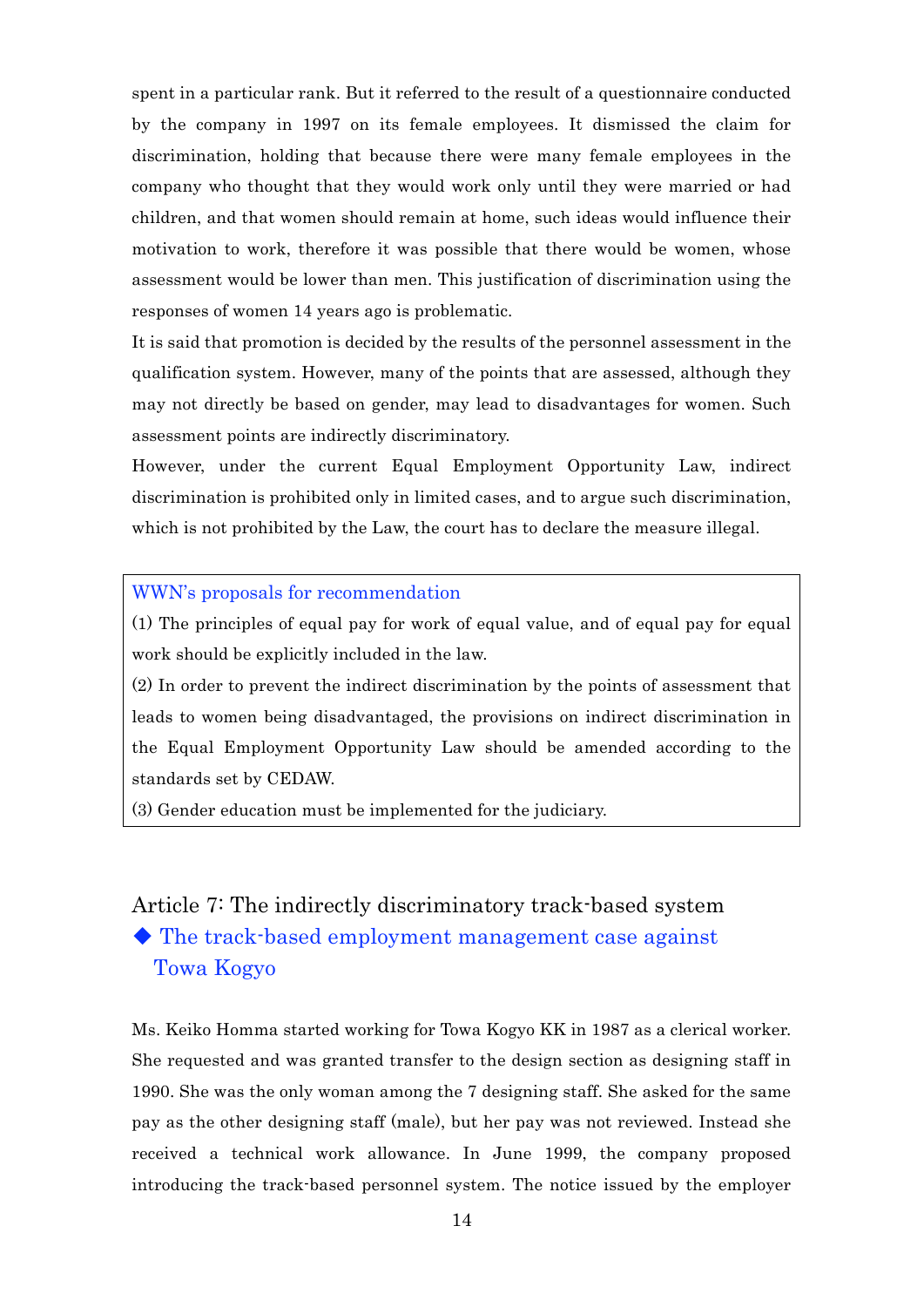explained that the terms, "male employees" and "female employees" would be replaced by the new "integrated jobs" leading to promotion and the clerical "general jobs." The employees were automatically placed in these tracks accordingly. Further, in 2002, a notice was issued that the "general jobs" would apply to current employees, and Ms. Homma was placed in the "general job" position, for reasons of her being a woman, even though she had been doing the same design work as the other male designing staff, who were all placed in the "integrated jobs." The employers no longer paid her the technical work allowance, and the pay difference between her and her male counterparts was 61,500 yen per month. Ms. Homma asked to be transferred to an "integrated job" position as she was doing design work, but the request was refused. She has brought her case to court in 2011, claiming equal pay for work of equal value.

## ◆WWN's Proposals regarding Article 7 a) 1)

## 1. The need for the incorporation of the principle of equal pay for work of equal value (ILO CEACR Comment of 2013 attached)

From :**Information System on International Labour Standards** http://www.ilo.org/dyn/normlex/en/f?p=1000:13100:0::NO::P13100\_COMMENT\_ID:3076050

## ◆ Observation (CEACR) - adopted 2012, published 102nd ILC session(2013)

## *Equal Remuneration Convention, 1951 (No. 100) - Japan (Ratification: 1967)*

Work of equal value. Legislation. The Committee had previously noted that section 4 of the Labour Standards Law did not reflect fully the principle of the Convention. The Committee recalls that section 4 provides that "an employer shall not engage in discriminatory treatment of a woman, as compared to a man with respect to wages, by reason of the worker being a woman", and it asked the Government to take steps to amend the legislation to provide for the principle of equal remuneration for men and women for work of equal value. The Committee notes that the Governing Body tripartite committee concluded that the EEOL, while addressing aspects that might affect wage determination, did not directly deal with equal remuneration between men and women for work of equal value. With respect to section 4 of the Labour Standards Law, the tripartite committee concluded that it did not on its face encompass the concept of "work of equal value "(paragraph 47), and that it did not appear that section 4 was being applied in practice to different job categories, types of jobs, and between employment management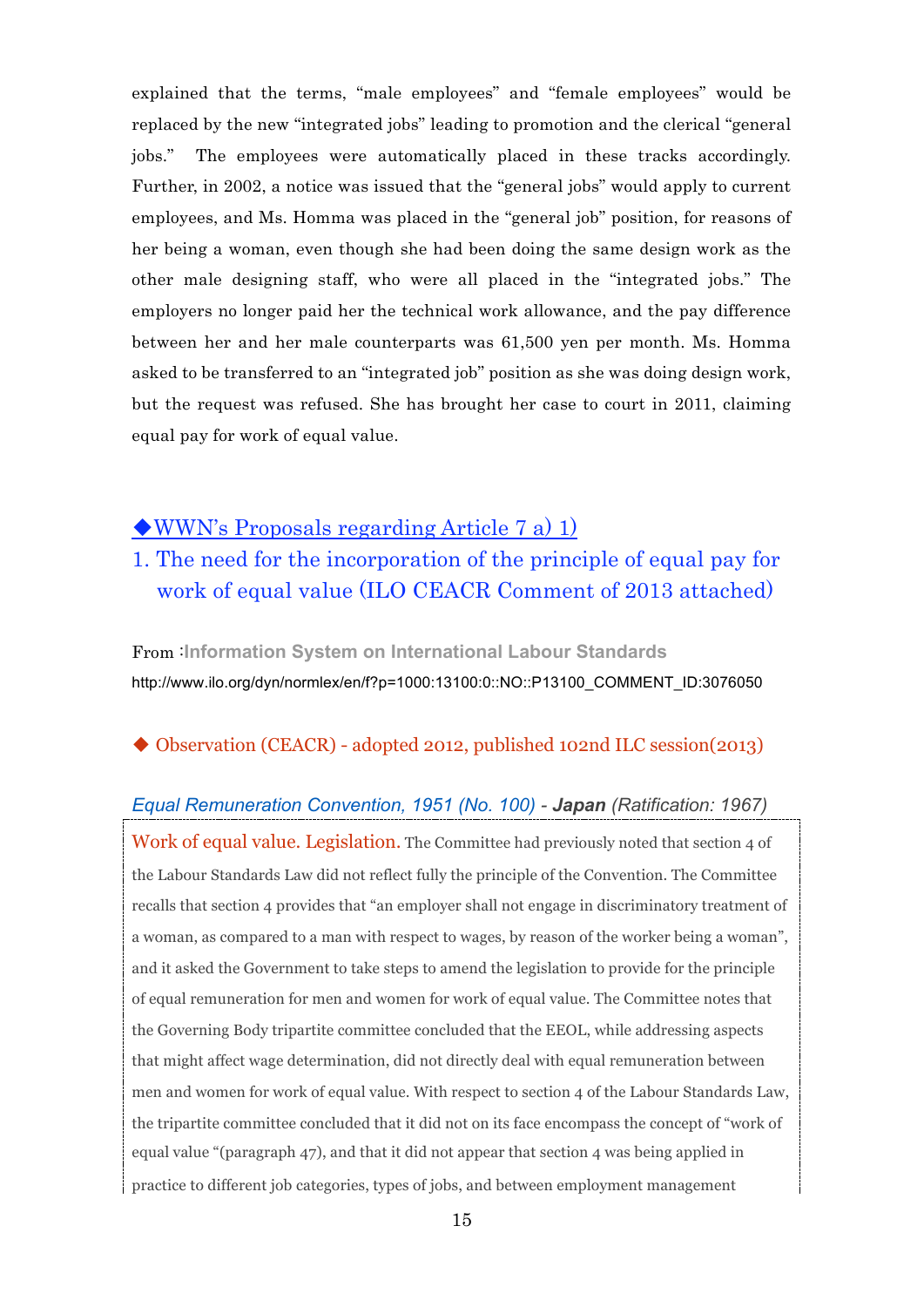categories (paragraph 52). With respect to the interpretation by the courts of the Labour Standards Law, it was found that section 4 had been applied to different tasks and occupations in only a limited number of cases, namely two district court decisions (paragraph 50). The Committee also notes that the JTUC-RENGO calls for the inclusion of a clause prohibiting wage discrimination based on sex in the EEOL, and for "sex " to be added as a ground of discrimination in section 3 of the Labour Standards Law, which prohibits discrimination in wages, working hours and other working conditions by reason of nationality, faith or social status.

The Committee draws the Government's attention to its General Survey on the Fundamental Conventions, 2012, noting that only prohibiting sex-based wage discrimination generally will not normally be sufficient to give effect to the Convention, because such a prohibition does not capture the concept of "work of equal value" (see General Survey, 2012, paragraph 676). In the General Survey, the Committee also called on countries that retain legal provisions that are narrower than the principle laid down in the Convention, in that they do not give expression to the concept of "work of equal value", to amend their legislation, noting that more narrowly expressed provisions hinder progress in eradicating gender-based pay discrimination (see General Survey, 2012 paragraph 679). The Committee also recalls the high and persistent gender pay gap in Japan, which, based on the most recent information provided by the Government, is 29.4 per cent. The Committee considers that an important component in addressing such a significant gender pay gap will be the development of a clear legislative framework specifically providing for equal remuneration for men and women for work of equal value and for accessible procedures and remedies. *The Committee urges the Government to take concrete measures to ensure that there is a legislative framework clearly establishing the right to equal remuneration for men and women for work of equal value and accessible procedures and remedies. The Committee asks the Government to provide detailed information on the measures taken and progress achieved in this regard.*

# 2. The establishment of a gender-neutral job evaluation system is needed.

Recently, the government published a job evaluation system for part-time workers, but it has not been taken up seriously in the workplaces.

The ILO Committee noted that "according to the manual, the comparison permitted is limited to the same jobs or "substantially the same" jobs. This is more restrictive than the principle of the Convention, and the only factor compared is "level of responsibility" which could disadvantage part-time